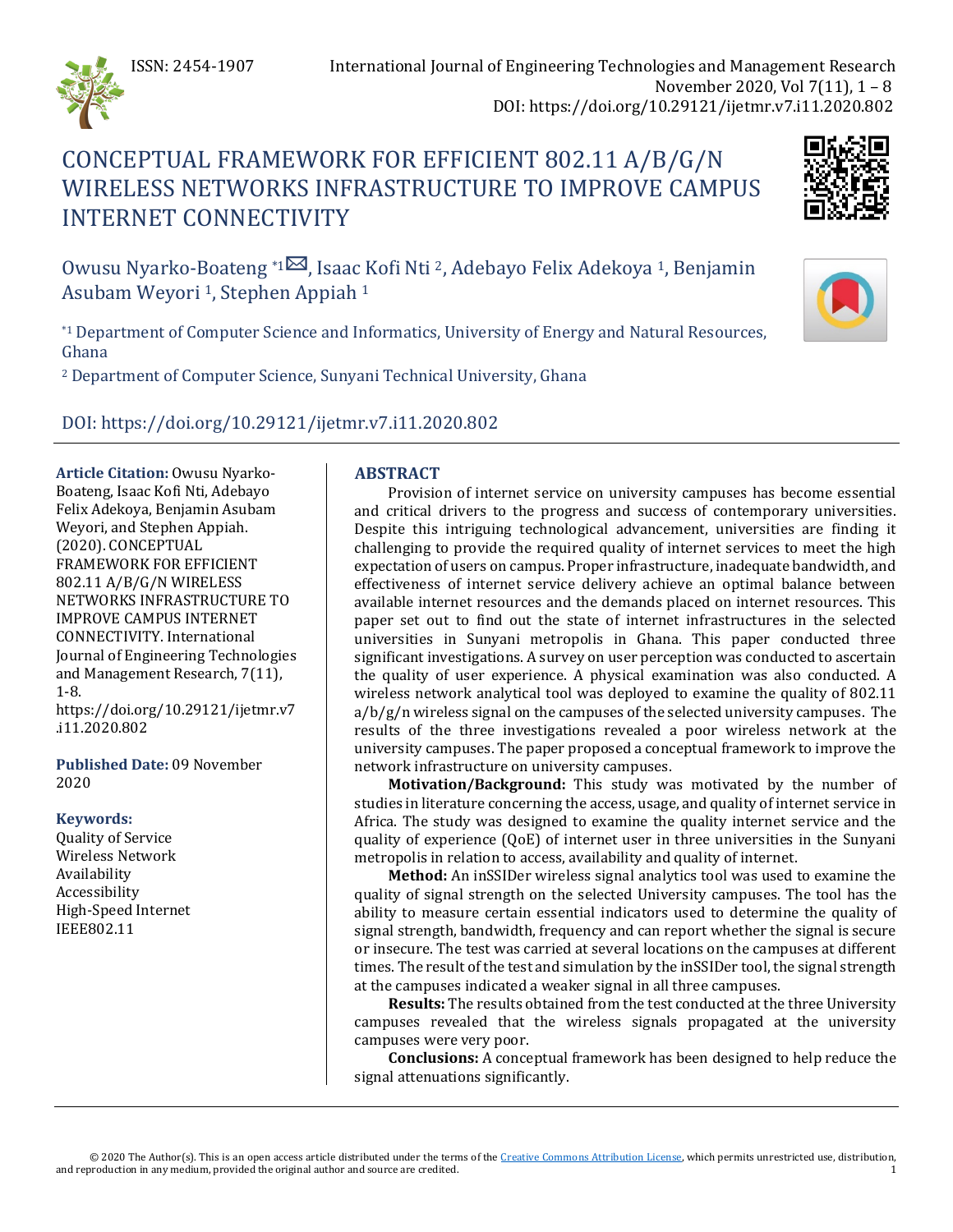#### **1. INTRODUCTION**

Internet connectivity in Africa has been characterized by several technical challenges, coupled with the high cost of accessing and using the service. Many people, including university students and workers, leverage on internet service to perform several activitie[s \[1\].](#page-7-0) From individual users to the high-level deployment in the organization, the internet has gained a firm ground in trading and commerce, education, healthcare, transport services and other important areas which require internet to enhance their operations.

Universalities usually provides free internet service for staff and student on campu[s \[2\].](#page-7-1) This phenomenon has improved research, teaching and learning on the university campuses. Universities spend significant amounts of money on providing high-speed internet connectivity on campus  $[1]$ ,  $[2]$ . However, in most cases, users usually have issues with the availability of the internet service and at the instance where service is available, accessibility challenge [\[3\],](#page-7-2) [\[4\],](#page-7-3) [\[5\]](#page-7-4) set in. this prompted the researchers to investigate the cause of poor internet service on campus. Several tests were conducted on the campuses of three selected universities in Ghana. A conceptual framework was proposed to improve the quality of internet service on campus because QoS can be achieved when the internet service the universities ensure quality delivery of service through a robust and high capacity infrastructure which deliver high-speed internet service to the end [\[6\],](#page-7-5) [\[7\].](#page-7-6)

#### **2. IEEE 802.11 WIRELESS INFRASTRUCTURE**

The 802.11 standard is a wireless technology which establishes and defines the mode of channelling the unlicensed radio frequency bands in wireless local area networks (WLANs). IEEE 802.11 Wireless Infrastructure is deployed in connecting communications devices with wireless network adapters to an existing wired network with the help from wireless router or wireless access point (WAP). Several modes of IEEE 802.11 wireless infrastructures such as 802.11a, 802.11b, 802.11g, and 802.11n have been implemented in the WLAN [\[3\].](#page-7-2) The 802.11 devices operating in the 5 GHz band is less likely to experience interference than devices that operate in the 2.4 GHz band because there are fewer consumer devices that use the 5 GHz band. Also, higher frequencies allow for the use of smaller antennas. Generally, most 802.11 uses multiple radios and antennae at endpoints, each broadcasting on the same frequency to establish multiple streams [\[4\],](#page-7-3) [\[5\].](#page-7-4) The multiple input/multiple output technologies split a high data-rate stream into multiple lower rate streams and broadcasts.

### **CAMPUS INTERNET CONNECTIVITY**

Today internet users in the universities expect nothing less than sustained, reliable high-speed internet connectivity that does not fail, even for a second. Failure in campus internet service is as a result of insufficient network infrastructure [\[7\],](#page-7-6) signal obstructions, and low bandwidth. In growing institutions where the number of staff and students outnumbers the network infrastructure on campus, accessibility to the facility will be a challenge to many. If the transmission infrastructures are not well-positioned to where users are mostly clustered like classrooms, library, cafeteria, and so on; then the availability of internet service to users could be limited which may lead to severe congestion and a challenge in internet accessibility  $[8]$ ,  $[9]$ ,  $[10]$ . Trees, tall building and other high objects on campus could obstruct the availability of internet service when communication signal scatters, diffract or reflect after hitting the obstructions. Low bandwidth is another cause of poor campus internet service, which affects user experience. Large user population on campus require large high-speed internet service [\[6\],](#page-7-5) [\[8\],](#page-7-7) [\[11\].](#page-7-10)

### **3. RELATED WORKS**

Previous work on-campus internet service [\[3\]](#page-7-2) has been conducted in various forms regarding the quality and experience of internet service. Others did similar work on accessibility and usability of internet service at the various university campuses [\[6\],](#page-7-5) [\[7\].](#page-7-6) Various methods were used to achieve the desired results of their work to ensure uniqueness and scientific novelty. For instance[, \[4\],](#page-7-3) [\[5\]](#page-7-4) investigated the level of wireless network awareness, and the problems faced by the students on the campus and their level of competence. [\[7\],](#page-7-6) [\[8\]](#page-7-7) confirmed in their work that the IEEE 802.11 protocol operates in the unlicensed spectrum and experiences unregulated interference, making it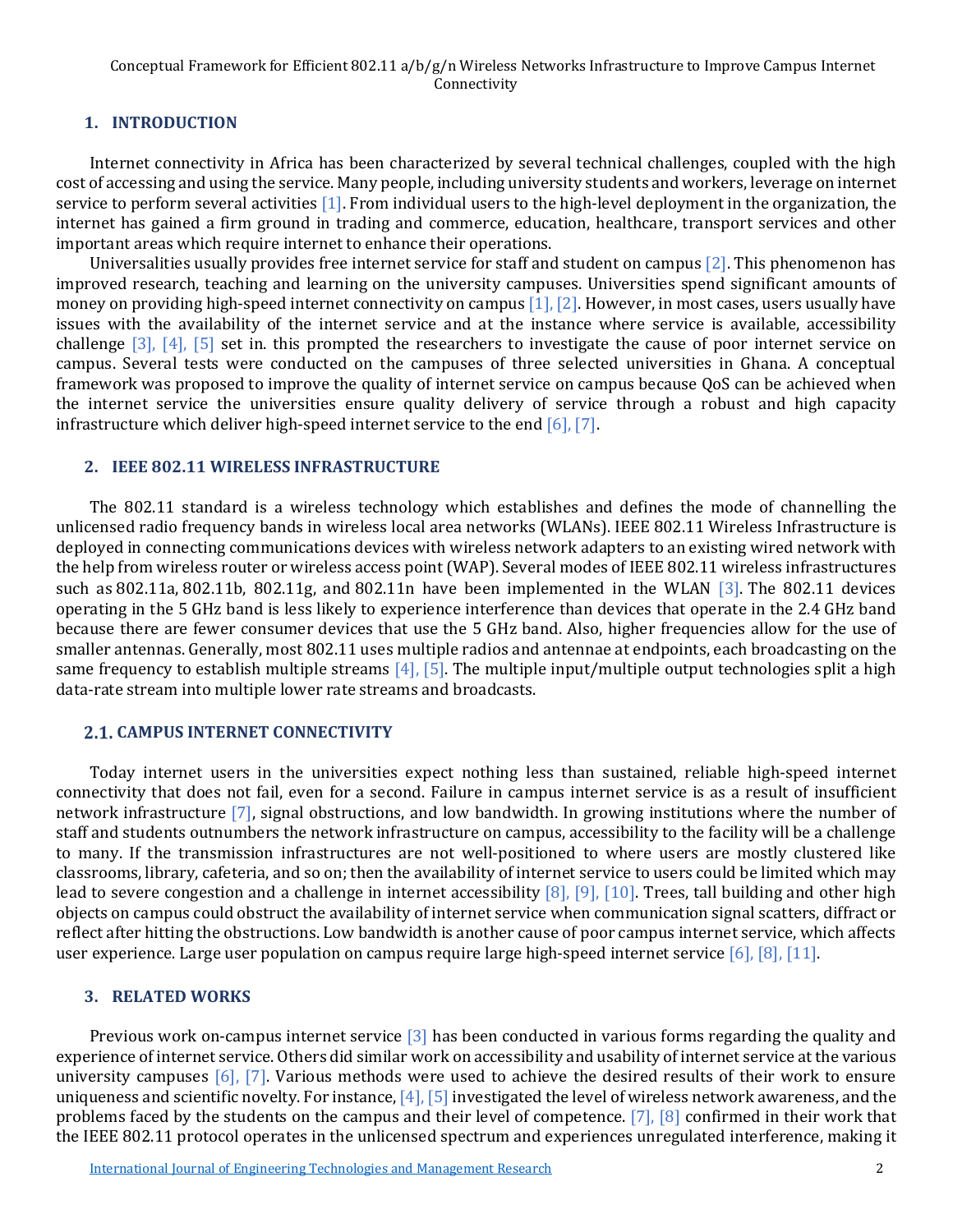difficult to guarantee the quality of service (QoS). The campus network is used for several tasks such as teaching, research, management and communication with others outside the school. However, a study was conducted on the issue of network security which has become a priority to most educational institutions across the globe [\[6\],](#page-7-5) [\[7\],](#page-7-6) [\[8\].](#page-7-7) This paper did further work which offers the best solution to overcome the challenges of the campus internet service.

# **4. METHODOLOGY**

This study was motivated by the number of studies in literature concerning the access, usage, and quality of internet service in Africa. The study was designed to examine the quality internet service and the quality of experience (QoE) of internet user in three universities in the Sunyani metropolis in relation to access, availability and quality of internet. An explorative study of the quality of experience of the internet of users in the three Ghanaian universities in the Sunyani municipality was conducted. The universities are; Campus\_1, Campus\_2, and Campus\_3. The universities are in the same city but are located far apart from each other geographically.

# **5. RESULTS AND DISCUSSION**

The results obtained from the various surveys conducted in the study indicated that users were not happy with the quality of internet service on the campuses. The accessibility and the utilization of the service a major challenge, according to the users of the service.

# **5.1. SURVEY OF USERS**

The survey was analyzed to determine the mean opinion score of the respondent's. The MOS of the survey was 3.5 based on the 5-degree Likert scale deployed. The results of the survey informed the researchers to investigate further into the cause of poor 802.11 wireless distribution on the three campuses.

# **5.2. SURVEY OF NETWORK INFRASTRUCTURE ON THE CAMPUSES**

The researchers conducted an inspection on the architecture of the campuses wireless network elements. It was observed that the topology and the physical layout of the various wireless network element were contributing factor to the impairment of the wireless signal on the three campuses. Some the causes of this signal impairment are obstructions of the signal by objects such as tree and tall buildings, inappropriate antenna spacing, low signal transmission power, etc. these factors may lead to severe signal interference and Free space los[s \[7\].](#page-7-6)

# **6. INVESTIGATING WIRELESS SIGNAL STRENGTH OF THE THREE CAMPUSES**

An inSSIDer wireless signal analytics tool was used to examine the quality of signal strength on the selected University campuses. The tool has the ability to measure certain essential indicators used to determine the quality of signal strength, bandwidth, frequency and can report whether the signal is secure or insecure. The test was carried at several locations on the campuses at different times. The result of the test and simulation by the inSSIDer tool, the signal strength at the campuses indicated a weaker signal in all three campuses.

# **CAMPUS\_1**

The result obtained from Campus 1 has been shown in Figure 1 figure 2. The result indicates poor signal strength for all the available WAP on the campus except Campus Augustus, which was -49dBm.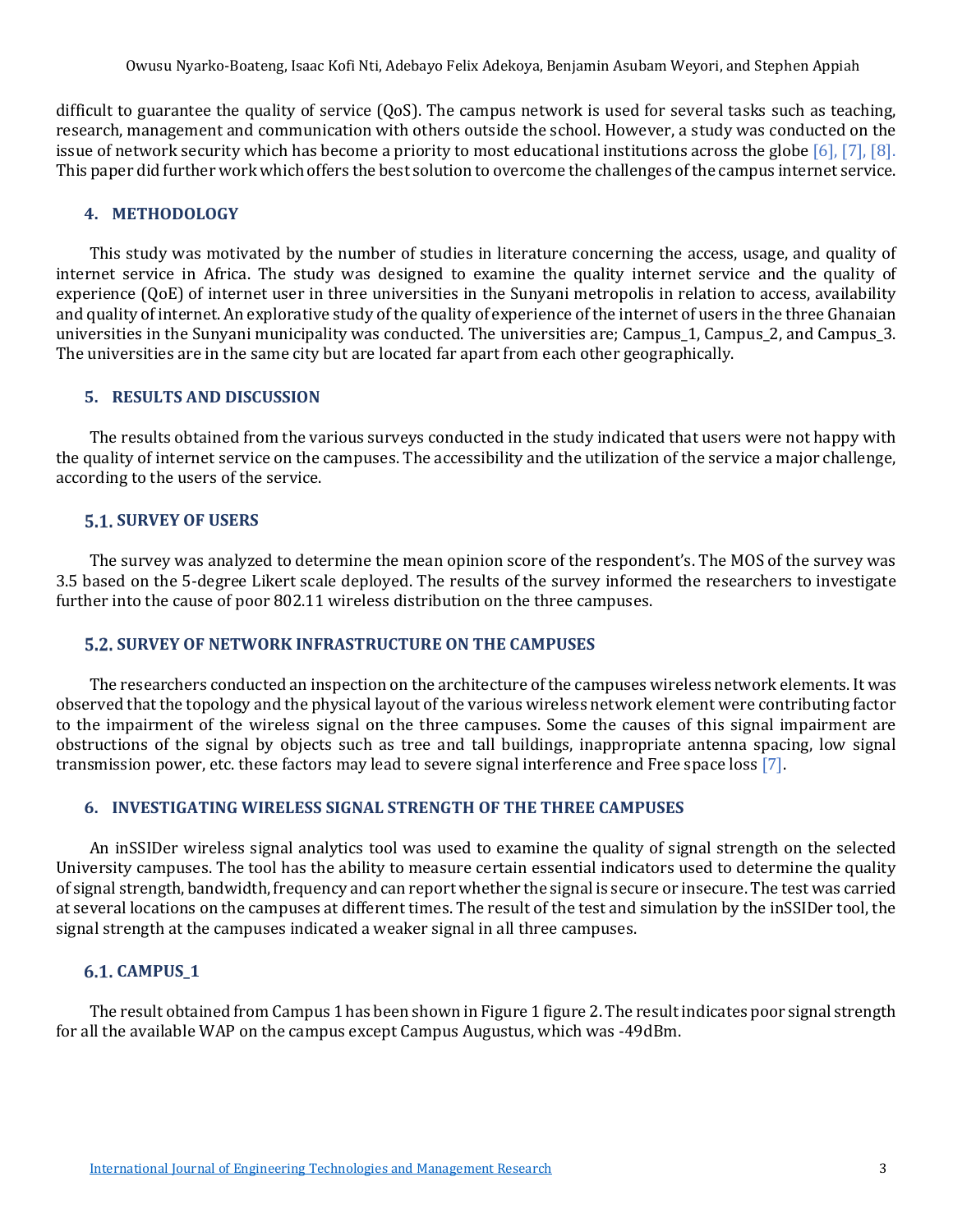Conceptual Framework for Efficient 802.11 a/b/g/n Wireless Networks Infrastructure to Improve Campus Internet Connectivity

| <b>SSID</b>                  | <b>SIGNAL</b> | <b>RA</b> |          | CLI CHANNELS SECURITY | <b>MODE</b> | MAX R |
|------------------------------|---------------|-----------|----------|-----------------------|-------------|-------|
| 82:2A:A8:A1:D5:17 (hidden)   | $-90$ dBm     |           | $\theta$ | 11                    | b, g, n     | 130.0 |
| <b>Angelus II</b>            | $-91$ dBm     | 1         | 7        | 11                    | b, g, n     | 130.0 |
| Campus Augustus              | $-49$ dBm     | 1         |          | $7 + 11$              | b, g, n     | 300.0 |
| <b>N</b> CAMPUS-WIFI-AQUINAS | $-66$ dBm     | 1         |          | 1                     | b, g, n     | 130.0 |
| <b>i</b> dd-wrt              | $-85$ dBm     | 1         |          | 6                     | b, g        | 54.0  |
| DIRECT-4d-HP M130f LaserJet  | $-77$ dBm     | 1         |          | 6                     | g, n        | 144.4 |
| DIRECT-ONEMERALDmsYG         | $-87$ dBm     | 1         |          | 11                    | g, n        | 144.4 |
| <b>A</b> Masters             | $-74$ dBm     | 1         |          | 6                     | b, g        | 54.0  |

**Figure 1:** signal strength for Campus\_1



**Figure 2:** Graphical representation of the signal strength of campus\_1

# **CAMPUS\_2**

Similarly, the result obtained from Campus\_2 has been shown in figure 3and figure 4. The result indicates poor signal strength for all the available WAP on the campus.

| <b>SSID</b>                      | <b>SIGNAL</b> | RA | CLI | CHANNELS SECURITY | <b>MODE</b> | MAX R |
|----------------------------------|---------------|----|-----|-------------------|-------------|-------|
| Directorate of Int'l. Relation   | $-84$ dBm     | 4  |     | 6                 | b, g, n     | 144.4 |
| $\ddot{\phantom{1}}$ itel it1409 | $-91$ dBm     |    |     | 11                | b, g, n     | 72.2  |
| JONESARTHUR-PC 4822              | $-90$ dBm     | 1  |     | 11                | g, n        | 72.2  |
| RTR01-Tech-Sunyani               | $-89$ dBm     |    |     | 7                 | b, g        | 54.0  |
| <b><i>i</i></b> SLTF             | $-86$ dBm     |    | 3   | $1 + 5$           | b, g, n     | 270.0 |
| STU_Cloud                        | $-84$ dBm     |    |     | 11                | b, g, n     | 130.0 |
| <b>N</b> STUAdmin                | $-83$ dBm     | 1  |     | 1                 | b, g        | 54.0  |
| <b>TP-LINK EEB6</b>              | $-84$ dBm     |    |     | $2+6$             | b, g, n     | 150.0 |

**Figure 3:** signal strength for Campus\_2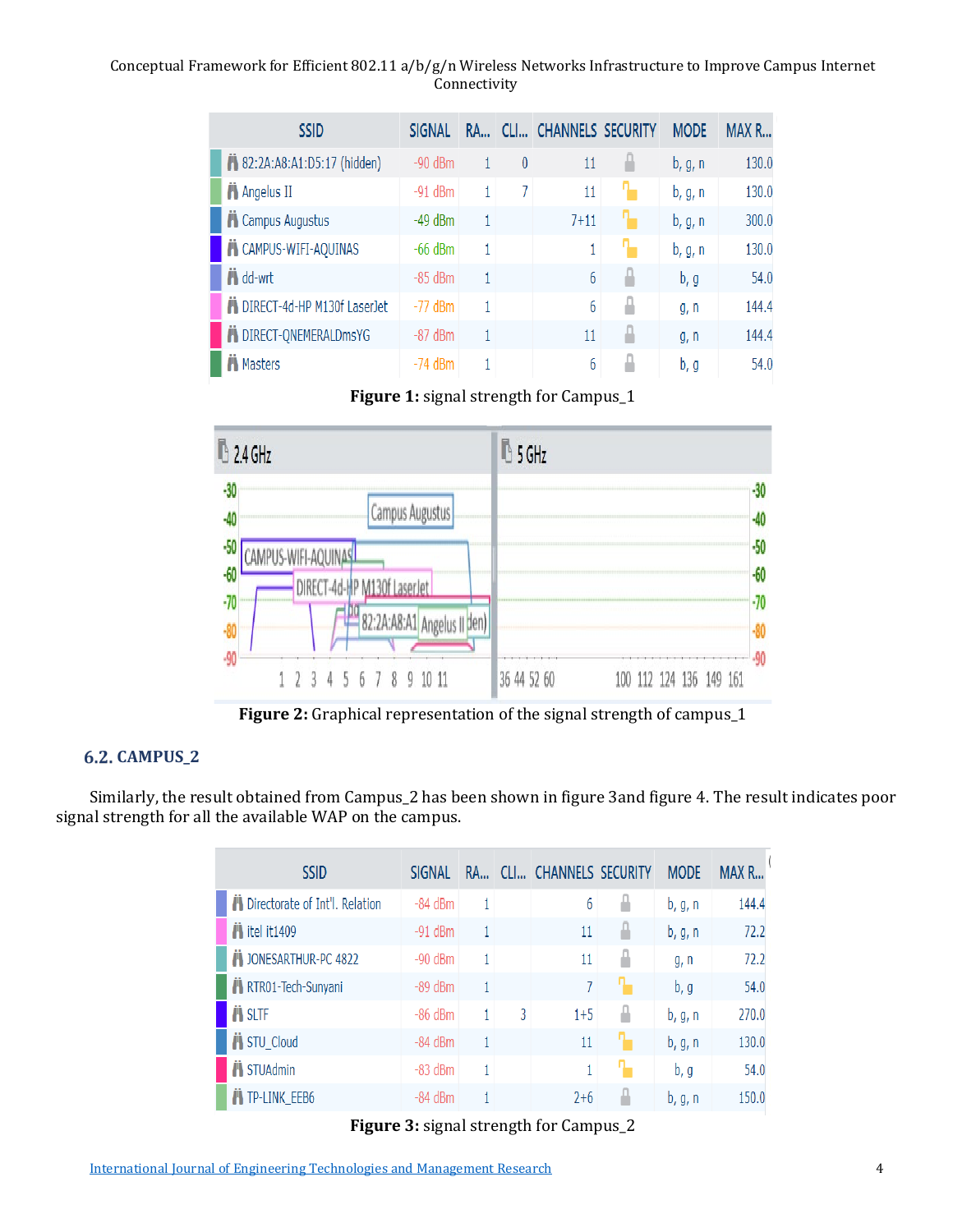Owusu Nyarko-Boateng, Isaac Kofi Nti, Adebayo Felix Adekoya, Benjamin Asubam Weyori, and Stephen Appiah



**Figure 4:** Graphical representation of the signal strength of campus\_2

# **CAMPUS\_3**

The result obtained from Campus\_3 has been shown in figure 5 and figure 6. The result indicates low signal strength for all the available WAP on the campus except ITD WIFI which recorded -49dBm.

| <b>SSID</b>                | <b>SIGNAL</b> | <b>RADIOS</b> | <b>CHANNELS</b>  | <b>SECURITY</b> | <b>MODE</b> | <b>MAX RATE</b> |
|----------------------------|---------------|---------------|------------------|-----------------|-------------|-----------------|
| Works-Wireless &           | $-48$ dBm     |               | $\boldsymbol{6}$ | Ľ               | b, g, n     | 216.7           |
| Connectify-me              | $-59$ dBm     |               | 11               | ſ               | b, g, n     | 72.2            |
| <b>IT-D Wireless</b>       | $-76$ dBm     |               | 3                | r               | b, g, n     | 130.0           |
| <b>ITD-WIFI</b>            | $-49$ dBm     |               | 6                | r               | b, g, n     | 216.7           |
| Saw-Mill-Wireless          | $-73$ dBm     |               | 11               | Ë               | b, g, n     | 144.4           |
| Syndicate-Block-Wireless-1 | $-68$ dBm     |               | 9                | Ë               | b, g, n     | 144.4           |
| Syndicate-Block-Wireless-2 | $-94$ dBm     |               |                  | n               | b, g, n     | 144.4           |
| UENR-Cafeteria-Wireless    | $-69$ dBm     |               | 6                | n               | b, g, n     | 144.4           |

**Figure 5:** signal strength for Campus\_2



**Figure 6:** Graphical representation of the signal strength of campus\_2

The test results shown in table 1 indicate a severe drop in data transmission speed due to poor signal strength. The research also identified a major vulnerability among four WAP which had its access point opened to the all. This situation is extremely dangerous to a campus wireless network infrastructure. Other parameters were critical in the test were bandwidth, channels, modes, several clients detected on each WAP which represents the utilization.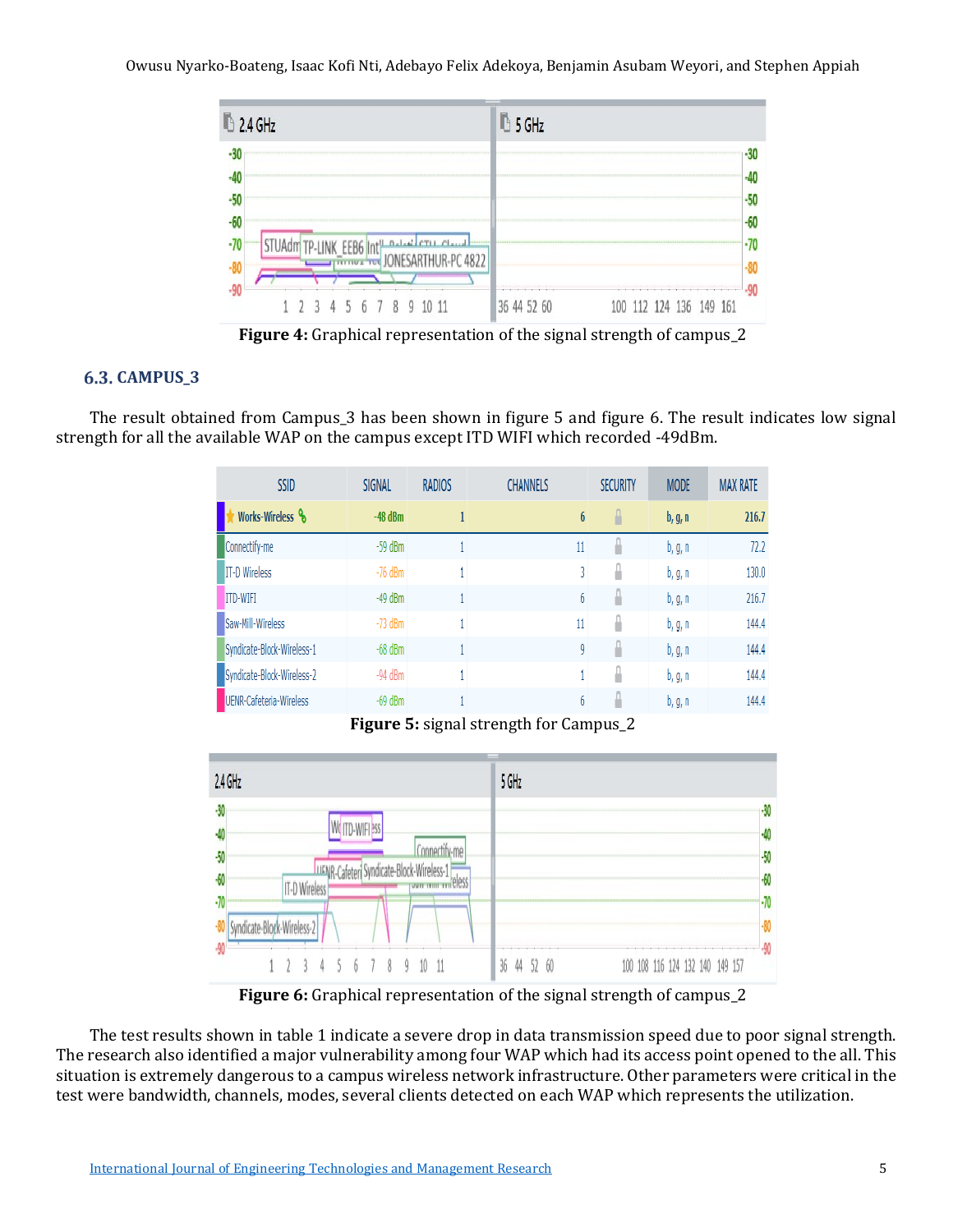#### Conceptual Framework for Efficient 802.11 a/b/g/n Wireless Networks Infrastructure to Improve Campus Internet Connectivity

| Signal<br>AP<br>Clients<br>Bandwidth<br>Channel<br>Utilization<br>Mode<br>7<br>11<br>20<br>12.8%<br>-89<br>Angelus<br>b,g,n<br>11<br>Camp Angelus<br>$7 + 11$<br>40<br>24.3%<br>-50<br>b,g,n<br>Acquinas<br>10<br>20<br>17%<br>1<br>-64<br>b,g,n<br>9<br>Masters<br>6<br>20<br>9%<br>$-75$<br>b,g<br>13<br>11<br>20<br>$-85$<br>11%<br>Direct<br>g,n | Max.<br>Security<br>130kb<br>open<br>300kb<br>open<br>130<br>open<br>54<br>closed<br>144.4<br>closed<br>130<br>closed |
|------------------------------------------------------------------------------------------------------------------------------------------------------------------------------------------------------------------------------------------------------------------------------------------------------------------------------------------------------|-----------------------------------------------------------------------------------------------------------------------|
|                                                                                                                                                                                                                                                                                                                                                      |                                                                                                                       |
|                                                                                                                                                                                                                                                                                                                                                      |                                                                                                                       |
|                                                                                                                                                                                                                                                                                                                                                      |                                                                                                                       |
|                                                                                                                                                                                                                                                                                                                                                      |                                                                                                                       |
|                                                                                                                                                                                                                                                                                                                                                      |                                                                                                                       |
|                                                                                                                                                                                                                                                                                                                                                      |                                                                                                                       |
| 17<br>11<br>20<br>(Hidden)<br>27.5%<br>$-90$<br>b,g,n                                                                                                                                                                                                                                                                                                |                                                                                                                       |
| 9<br>Uni Admin<br>20<br>$\mathbf{1}$<br>22.8%<br>-82<br>b,g                                                                                                                                                                                                                                                                                          | 54<br>open                                                                                                            |
| 11<br>Uni_Cloud<br>20<br>$-85$<br>6<br>36%<br>b,g,n                                                                                                                                                                                                                                                                                                  | 130<br>open                                                                                                           |
| $\overline{2}$<br>20<br>6%<br>86<br>Directorate<br>6<br>b,g,n                                                                                                                                                                                                                                                                                        | 144.4<br>closed                                                                                                       |
| 3<br><b>SLTF</b><br>$1 + 5$<br>40<br>22.7%<br>-82<br>b,g,n                                                                                                                                                                                                                                                                                           | 270<br>closed                                                                                                         |
| 40<br>29%<br>TP_Link<br>17<br>$2 + 6$<br>$-83$<br>b,g,n                                                                                                                                                                                                                                                                                              | 150<br>closed                                                                                                         |
| 12<br>20<br>-49<br>Works<br>18%<br>6<br>$b$ ,g,n                                                                                                                                                                                                                                                                                                     | 216.7<br>closed                                                                                                       |
| 3<br>20<br>$IT_D$<br>11<br>25%<br>$-73$<br>b,g,n                                                                                                                                                                                                                                                                                                     | 130<br>closed                                                                                                         |
| 8<br>$\mathbf{1}$<br>Syndicate_'1<br>20<br>32%<br>$-62$<br>b,g,n                                                                                                                                                                                                                                                                                     | closed<br>144.4                                                                                                       |
| 7<br>$\mathbf{1}$<br>20<br>Syndicate_2<br>17.2%<br>-63<br>b,g,n                                                                                                                                                                                                                                                                                      | 144.4<br>closed                                                                                                       |
| 9<br>Cafeteria<br>20<br>23%<br>$-77$<br>6<br>$b$ ,g,n                                                                                                                                                                                                                                                                                                | 144.4<br>closed                                                                                                       |
| 19<br>11<br>20<br>13.5%<br>$-73$<br>Saw_Mill<br>b,g,n                                                                                                                                                                                                                                                                                                | 144.4<br>closed                                                                                                       |
| $\ensuremath{\mathsf{IT}}_{-}$<br>20<br>15<br>-49<br>6<br>11.8%<br>b,g,n                                                                                                                                                                                                                                                                             | 144.4<br>closed                                                                                                       |

**Table 1:** Results of the signal strength test

# **7. PROPOSED FRAMEWORK FOR EFFICIENT CAMPUS WIRELESS NETWORK INFRASTRUCTURE**

Delivery of internet service on university campuses has been an essential and critical driver to the success of modern-day universities. Nowadays, the internet has become an indispensable infrastructure for hosting critical campus-wide enterprise software for facilitating course delivery, enhancing learning, providing support for practical lectures and exercises, classroom management, human resources, financial and general administrative services. Despite this, universities are finding it challenging to provide the required services to meet the high expectation of users.

This paper provides an alternative solution by proposing an architectural design for the campus wireless networks to mitigate the myriads of challenges confronting the users, as indicated in figure 7.



**Figure 7:** Proposed Framework for efficient Campus Wireless Network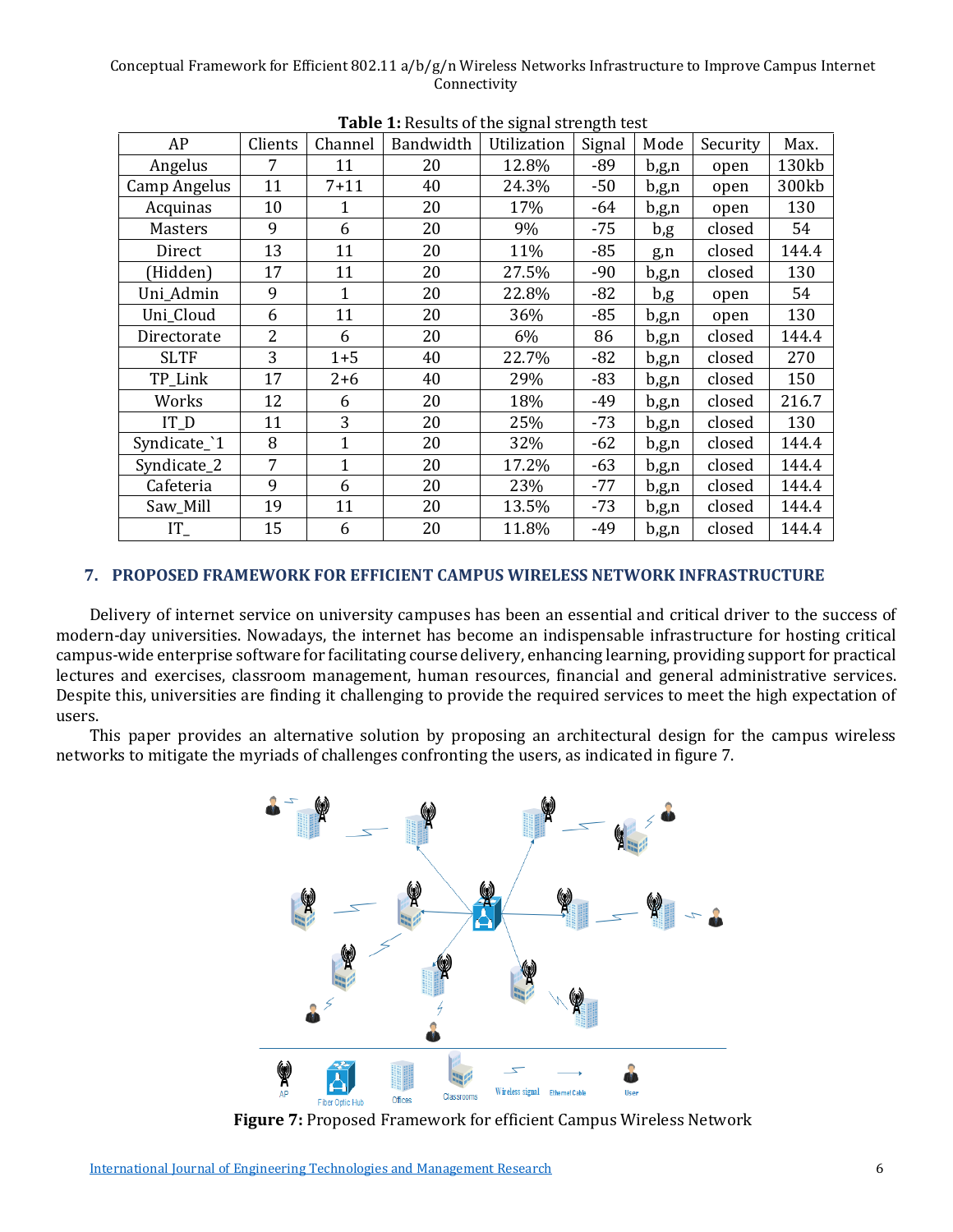The proposed architecture has been designed to meet the wireless communication standards in order to avert the numerous challenges associated with the poorly planned campus wireless network. The link between the hub and the next WAP has been designed with a cable length of 100m. This is to allow for maximum throughput between the two nodes. The communication between WAP devices has also been designed to improve data throughput for users in close proximity to the proposed high gain antenna with 2.4Ghz frequency (*f*) for longer transmission distance and 5Ghz for shorter distance as obtained in figure 10. 802.11 a/b/g/n WAP to WAP signal strength and connections has been improved based on the new infrastructure proposed. This improvement overcomes the existing scheme where all the university campuses had the frequency of their wireless antennae to be 2.4Ghz. The research implemented a free-space path loss (FSPL) technique to improve the point-to-point campus wireless signal.

$$
FSPL = 20\log_{10}(d) + 20\log_{10}(f) + 20\log_{10}\left(\frac{4\pi}{c}\right) - G_{T_x} - G_{T_x}
$$
\n(1)

where d is the distance between the antennas, f is the Frequency,  $G_{Tx}$  is the gain of the transmitting antenna,  $G_{Rx}$ is the gain of the receiving antenna and c is the speed of light in vacuum.

Using equation (1), the implementation of the proposed framework has a high tendency to minimize the FSPL between the transmission antenna (Tx) and the receiving antenna. If  $G_{Tx}$  and  $G_{Rx}$  of the two antennae increase with the antenna frequency of 2.4 GHz then the aim of this study is achieved because the gain of the antennas offsets the loss by a certain decibel value as shown in figure 10.



**Figure 8:** Distance between the transmitting and receiving antennae.



#### **8. CONCLUSION**

The study sought to examine the availability and accessibility of internet service on the campuses of the selected universities, evaluate the benefit of campus internet service utilization by students. The situation on campuses of these three universities concerning internet service accessibility has been extremely poor. The test conducted indicates the wireless signal does not actually reach the intended users. Users mostly find it difficult to connect to